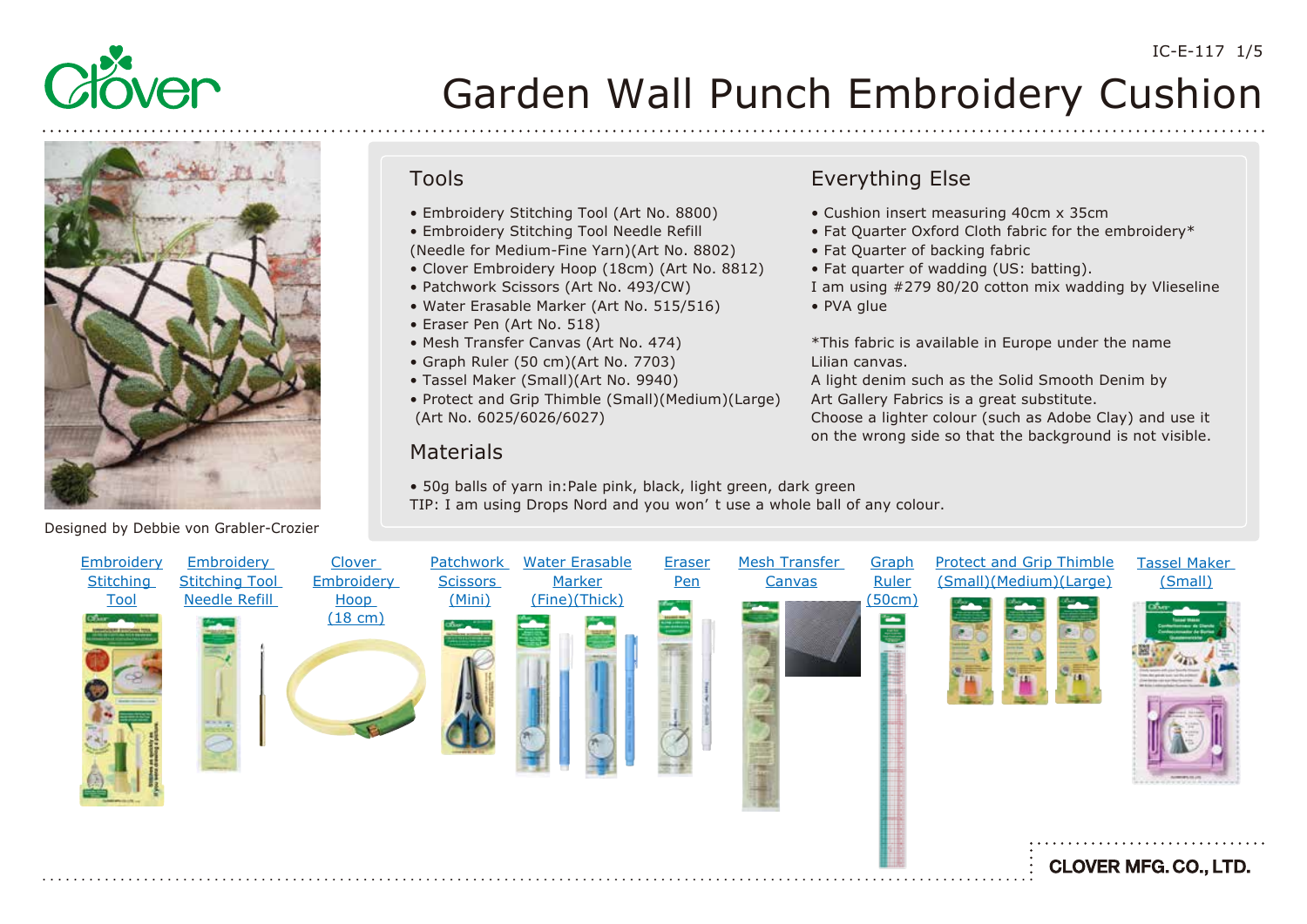**CLOVER MFG. CO., LTD.** 



# Garden Wall Punch Embroidery Cushion

Here' s How:

NB: seam allowances are all ½ cm unless otherwise stated. Please read all instructions through and assemble the equipment before beginning.

Make the back first – then it can be put aside until it is needed. Take the wadding and lay it down on a flat surface.

Place the backing fabric on top and then quilt it with your favourite design IMAGE 1.



MAGE 1

TIP: I love a random diagonal wave pattern. It suits absolutely everything and it is super easy to do.

Leave the backing untrimmed at this stage to make it easier to put the cushion together.

Make four tassels with the tassel maker following the instructions on the packet.

I like to do about 40 wraps IMAGE 2 for a nice sized tassel and have the maker set on the middle setting.



IMAGE 2

When you tie the tops off, keep the threads nice and long IMAGE 3. They will be used to attach the tassels to the cushion.



IMAGE 3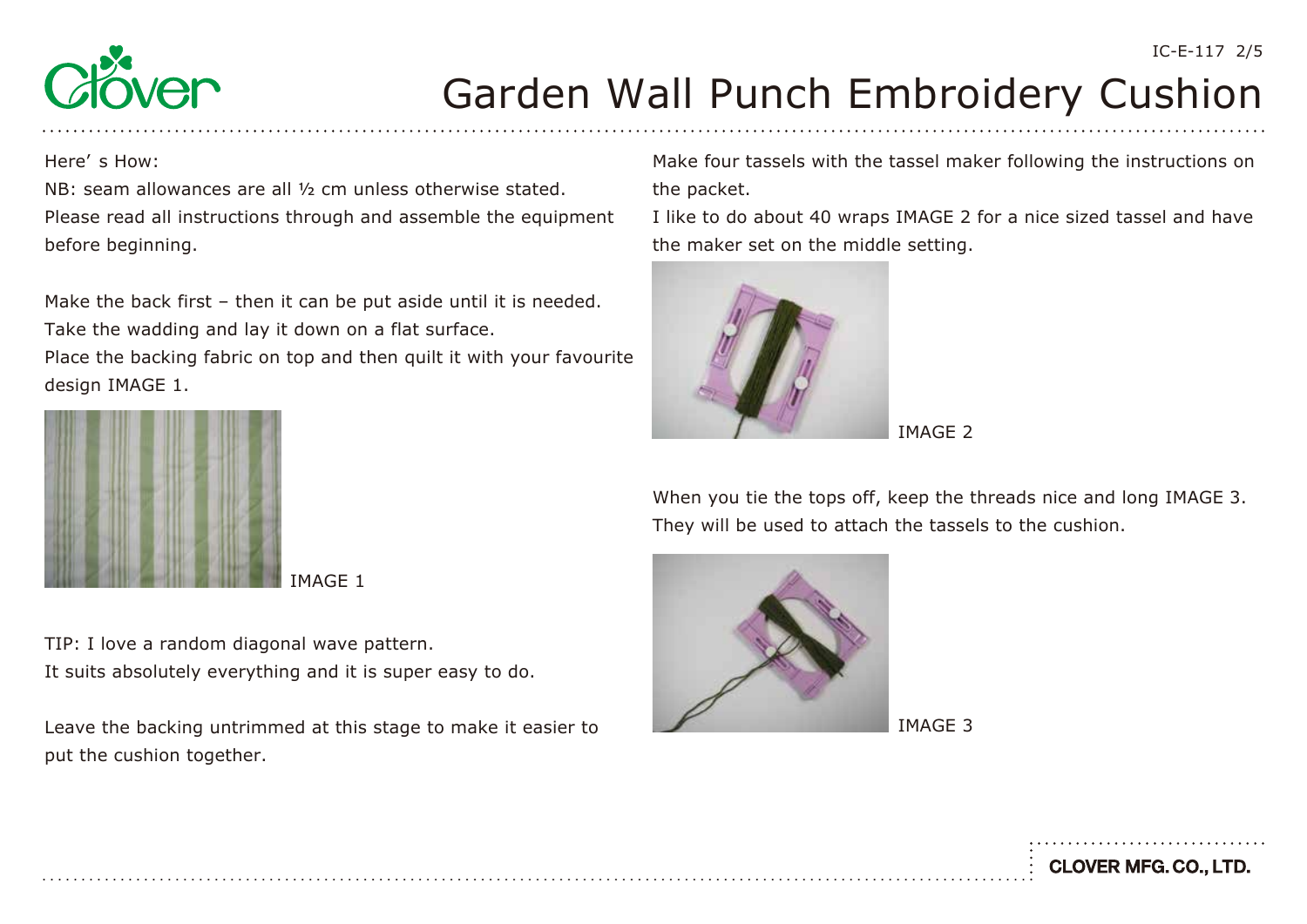

To make the punch needle embroidery, firstly mark out an area of 35cm wide x 40cm long and transfer the pattern to your chosen fabric IMAGE 4.



IMAGE 4

TIP: if you feel confident, why not try free handing the pattern? Use our water erasable marker and have the matching eraser pen handy in case things go wrong.

Otherwise the transfer canvas with a water erasable marker works fabulously.

Starting with the leaves and stems (the two greens), colour the design IMAGE 5 using the punch embroidery tool. Then move to the lattice (black) IMAGE 6 and finally, fill in the pink wall IMAGE 7.





IMAGE 5 IMAGE 6



TIP: you will notice that on the pattern the black lines are drawn in quite thin but on the finished article they are thicker, you can play with this a bit but I recommend four rows thick to balance the design.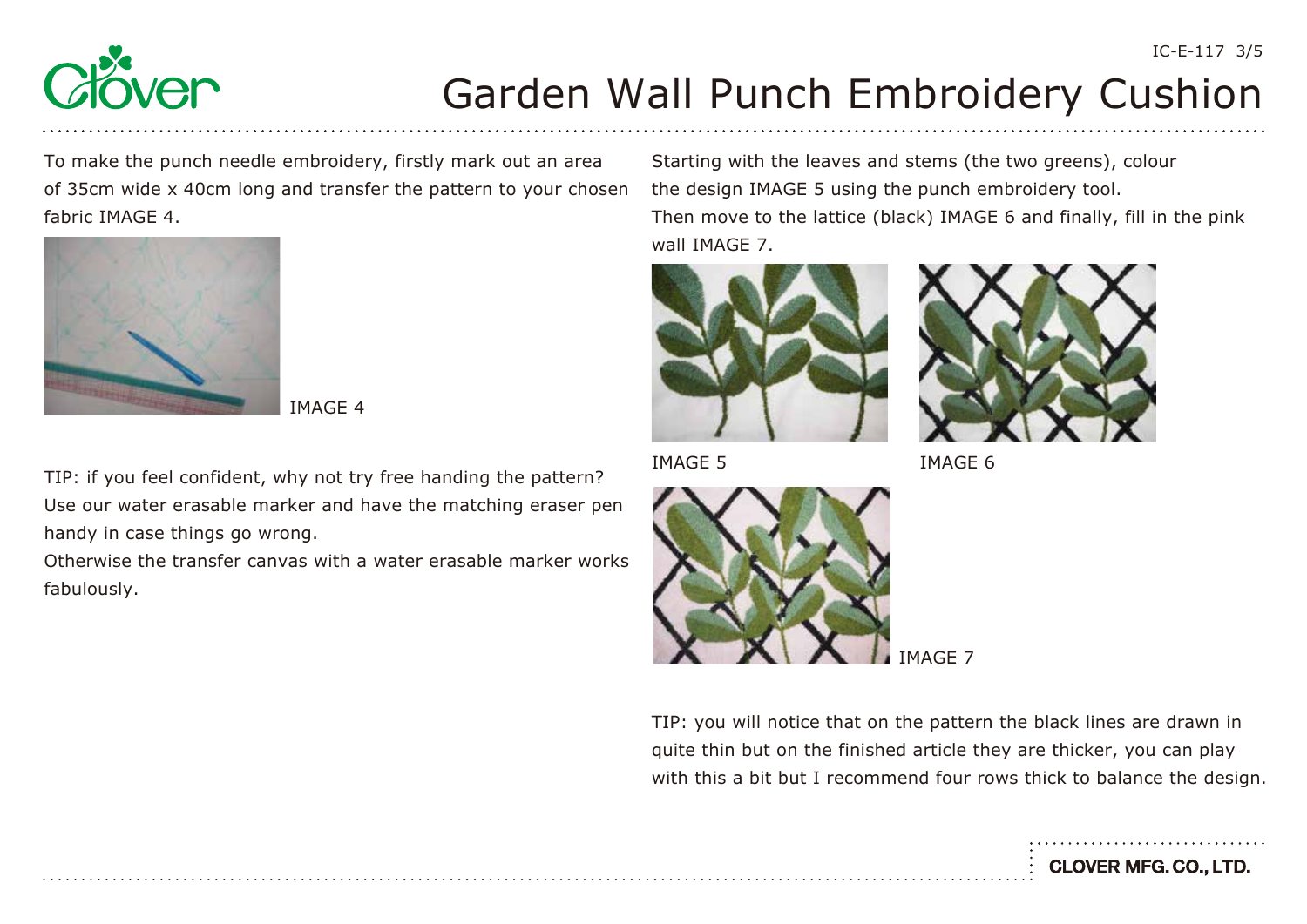

TIP: as you finish each section, spread a thin layer of PVA glue over the back to hold everything securely.

While it will hold without, this ensures that your cushion survives everyday wear and tear.

When you have finished the embroidery, trim the canvas so that you have about 1cm seam allowance all around.

With the right sides together, lay the embroidered canvas onto the untrimmed quilted backing.

Pin and sew all around close to the embroidered edge leaving a gap large enough to put the cushion insert in at the bottom.

Trim the backing back to 1cm all around and clip across the corners to reduce bulk there.

Turn the cushion casing the right way out and insert the cushion. Close the gap with a neat hand stitch.



Attach a tassel to each corner IMAGE 8.



### **Designer' s Favorite**

#### **[Clover Embroidery Hoop \(18cm\) \(Art No. 8812\)](https://www.clover-mfg.com/product/12/114) Clover Embroidery Hoop (12cm) (Art No. 8813)**

One of the biggest problems with punch embroidery is to find a hoop to hold the fabric taut, something which doesn' t slip as you work and something that can be used all over the piece, even on the embroidered bits – and all this without building your own frame which involves skills and tools which not everyone has. The Clover embroidery hoop is the answer!

Even on a larger piece, the system still works and I love, love, love the cover over the adjustment screw!

I have always had a problem with getting tangled up. This clever innovation stops that in its tracks.

https://www.clover-mfg.com/product/12/114

IMAGE 8

**CLOVER MFG. CO., LTD.**